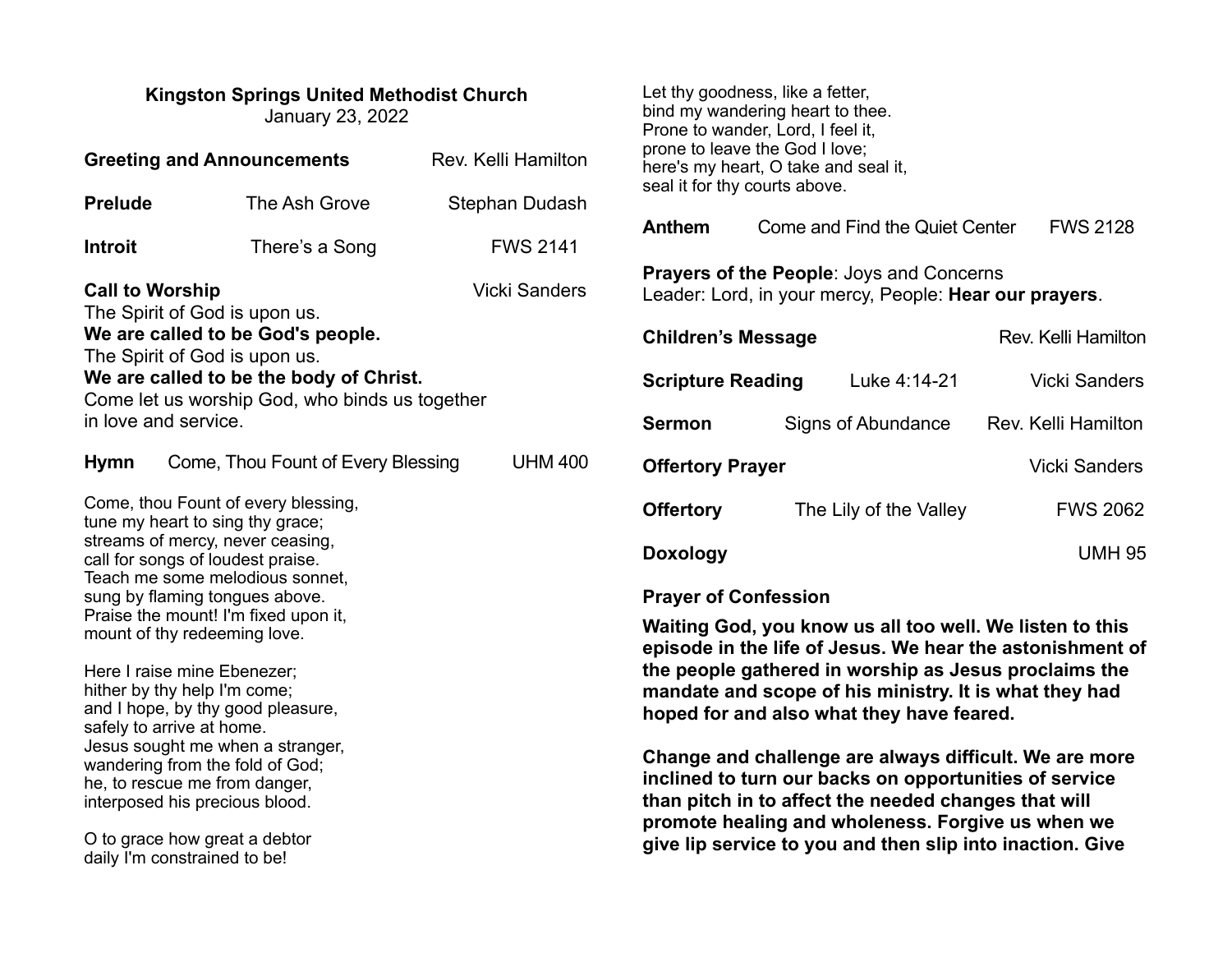**us courage to be willing disciples. Help us to be people of promise and hope. In Jesus' name, we offer this prayer. Amen.** 

#### **Words of Assurance**

Jesus has opened the doors for service to each one of us. We have been freed from our fears and doubts. Rejoice, dear fiends! In Jesus' Name, we are forgiven and healed. Amen.

## **The Great Thanksgiving COMMIT COMMIT COMMIT COMMIT COMMIT COMMIT COMMIT COMMIT COMMIT COMMIT COMMIT COMMIT COMMIT COMMIT COMMIT COMMIT COMMIT COMMIT COMMIT COMMIT COMMIT COMMIT COMMIT COMMIT COMMIT COMMIT COMMIT COMMIT CO**

The Lord be with you. **And also with you.**  Lift up your hearts. **We lift them up to the Lord.**  Let us give thanks to the Lord our God. **It is right to give our thanks and praise.**  It is right, and a good and joyful thing, always and everywhere…

and so, with your people on earth and all the company of heaven, we praise your name and join their unending hymn:

#### **Holy, holy, holy Lord, God of power and might, Heaven and earth are full of your glory. Hosanna in the highest. Blessed is He who comes in the name of the Lord. Hosanna in the highest.**

Holy are you, and blessed is your Son Jesus Christ... ...as we proclaim the mystery of death: **Christ has died; Christ is risen; Christ will come again.**  Pour out your Holy Spirit on us gathered here... ...all honor and glory is yours, now and forever. Amen **The Lord's Prayer** 

**Our Father, who art in heaven, hallowed be thy name, thy kingdom come, thy will be done on earth as it is in heaven. Give us this day our daily bread. And forgive us our trespasses, as we forgive those who trespass against us. And lead us not into temptation, but deliver us from evil. For thine is the kingdom, and the power and the glory forever. Amen.** 

## **Prayer after Receiving**

| Hymn                                                                                                         | Freely, Freely                                                                                                                                                                                                                                                                                                                                                                                                                                                                            | <b>UMH 389</b> |
|--------------------------------------------------------------------------------------------------------------|-------------------------------------------------------------------------------------------------------------------------------------------------------------------------------------------------------------------------------------------------------------------------------------------------------------------------------------------------------------------------------------------------------------------------------------------------------------------------------------------|----------------|
| Freely, freely give<br>Others will know that I live"<br>Freely, freely give<br>Others will know that I live" | God forgave my sin in Jesus' name<br>I've been born again in Jesus' name<br>And in Jesus' name I come to you<br>To share His love as He told me to<br>He said, "Freely, freely you have received<br>Go in my name, and because you believe<br>All power is givin' in Jesus' name<br>In earth and Heaven in Jesus' name<br>And in Jesus' name I come to you<br>To share His power as He told me to<br>He said, "Freely, freely you have received<br>Go in my name, and because you believe |                |
|                                                                                                              |                                                                                                                                                                                                                                                                                                                                                                                                                                                                                           |                |

## **Commission and Blessing**  Rev. Kelli Hamilton

# **Benedictory Song**

Day by day, day by day, O dear Lord, three things I pray: To see Thee more clearly, Love Thee more dearly, Follow Thee more nearly, Day by day (repeat) (End) Day by day—day by day by day by day by day.

Call to Worship is from *The Abingdon Worship Annual,* Prayer of Confession & Words of Assurance are written by Nancy C. Townley on [ministrymatters.com](http://ministrymatters.com)